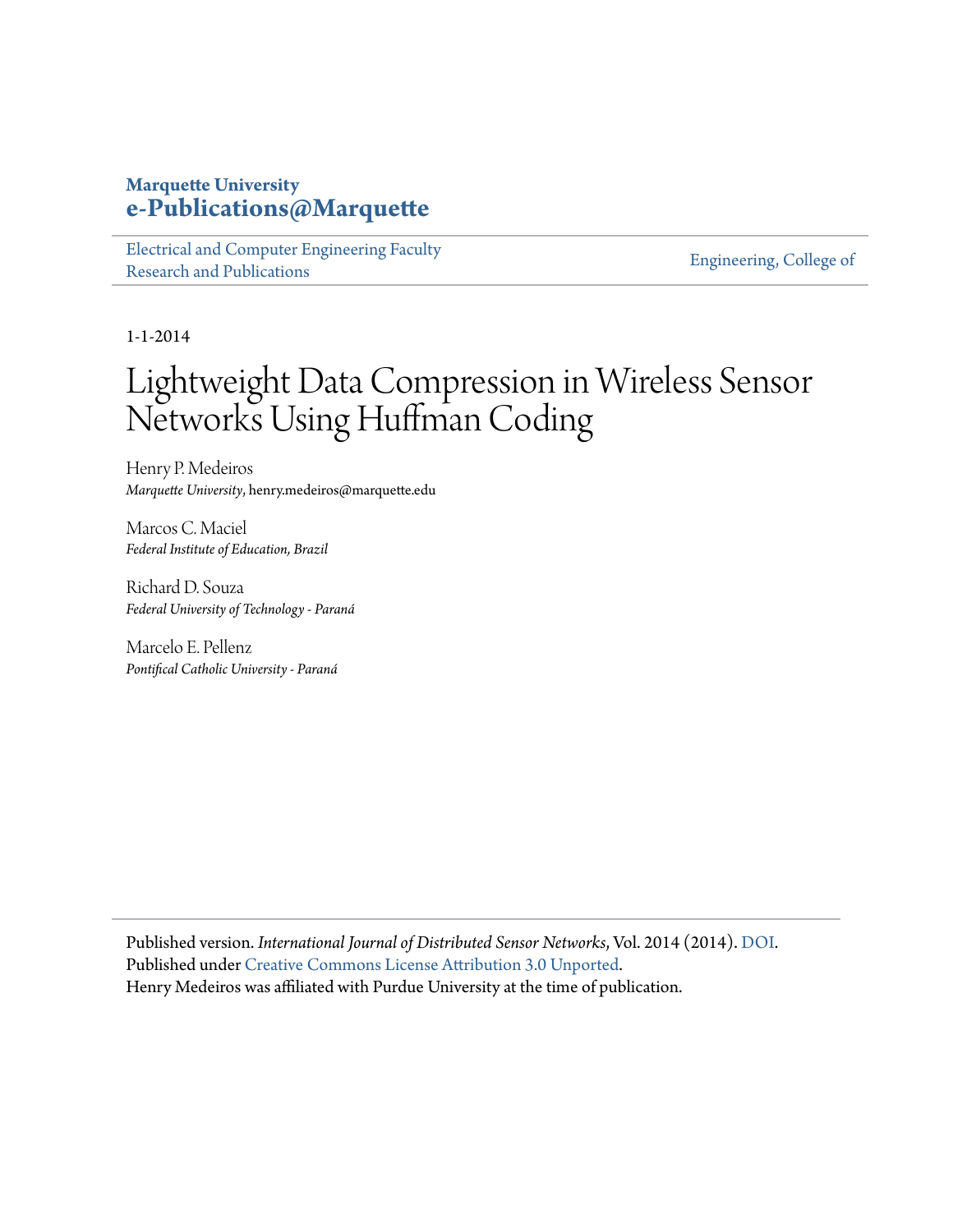

## *Research Article*

## **Lightweight Data Compression in Wireless Sensor Networks Using Huffman Coding**

#### **Henry Ponti Medeiros,<sup>1</sup> Marcos Costa Maciel,2 Richard Demo Souza,3 and Marcelo Eduardo Pellenz<sup>4</sup>**

*<sup>1</sup> Purdue University, 465 Northwestern Avenue, West Lafayette, IN 47907-2035, USA*

*<sup>2</sup> Federal Institute of Education, Science and Technology of Amazonas (IFAM), Campus Manaus Industrial District, Avenida Danilo Areosa, 1672, 69075-351 Manaus, AM, Brazil*

*<sup>3</sup> Federal University of Technology-Parana (UTFPR), Avenida Sete de Setembro, 3165, 80230-901 Curitiba, PR, Brazil ´*

<sup>4</sup> Pontifical Catholic University-Paraná (PUC-PR), R. Imaculada Conceição, 1155, 80215-901 Curitiba, PR, Brazil

Correspondence should be addressed to Henry Ponti Medeiros; henryponti@gmail.com

Received 5 August 2013; Revised 22 November 2013; Accepted 10 December 2013; Published 23 January 2014

Academic Editor: Wan-Young Chung

Copyright © 2014 Henry Ponti Medeiros et al. This is an open access article distributed under the Creative Commons Attribution License, which permits unrestricted use, distribution, and reproduction in any medium, provided the original work is properly cited.

This paper presents a lightweight data compression method for wireless sensor networks monitoring environmental parameters with low resolution sensors. Instead of attempting to devise novel ad hoc algorithms, we show that, given general knowledge of the parameters that must be monitored, it is possible to efficiently employ conventional Huffman coding to represent the same parameter when measured at different locations and time periods. When the data collected by the sensor nodes consists of integer measurements, the Huffman dictionary computed using statistics inferred from public datasets often approaches the entropy of the data. Results using temperature and relative humidity measurements show that even when the proposed method does not approach the theoretical limit, it outperforms popular compression mechanisms designed specifically for wireless sensor networks.

#### **1. Introduction**

One of the greatest challenges to the construction of large scale wireless sensor networks (WSNs) with practical applicability is the development of mechanisms that allow the network to operate for prolonged periods of time relying solely on the limited amounts of energy that can be stored in or harvested by wireless sensor nodes. Since data communication is generally the main factor responsible for draining the energy reserves of the network, techniques to reduce the amount of information transmitted by the sensor nodes are of great interest. One effective approach to reduce data communication in the network is to compress the information locally before it is transmitted.

Although data compression is a well-established research area, despite the extraordinary advances in the computational capability of embedded devices, most existing algorithms still cannot be directly ported to wireless sensor nodes because of the limited hardware resources available, particularly

program and data memory [1]. Even though many of the time-honored compression algorithms could be executed in modern wireless sensor nodes, they would leave few resources available for the nodes to carry out other tasks such as sensing and communication. More importantly, these nodes would have significantly fewer opportunities to enter deep sleep modes and attain the energy efficiency that motivated the use of a compression algorithm in the first place. Therefore, a number of data compression methods specifically designed for WSNs have been proposed in the past few years [2–11]. What many of these methods have in common is the fact that they make use of the correlation of the data acquired by the sensor nodes in order to achieve high compression ratios while employing computationally inexpensive algorithms.

However, WSNs are generally deployed with the purpose of monitoring a particular phenomenon of interest [12]. Therefore, we show that, if the statistics of this phenomenon are known beforehand from general datasets, and if the data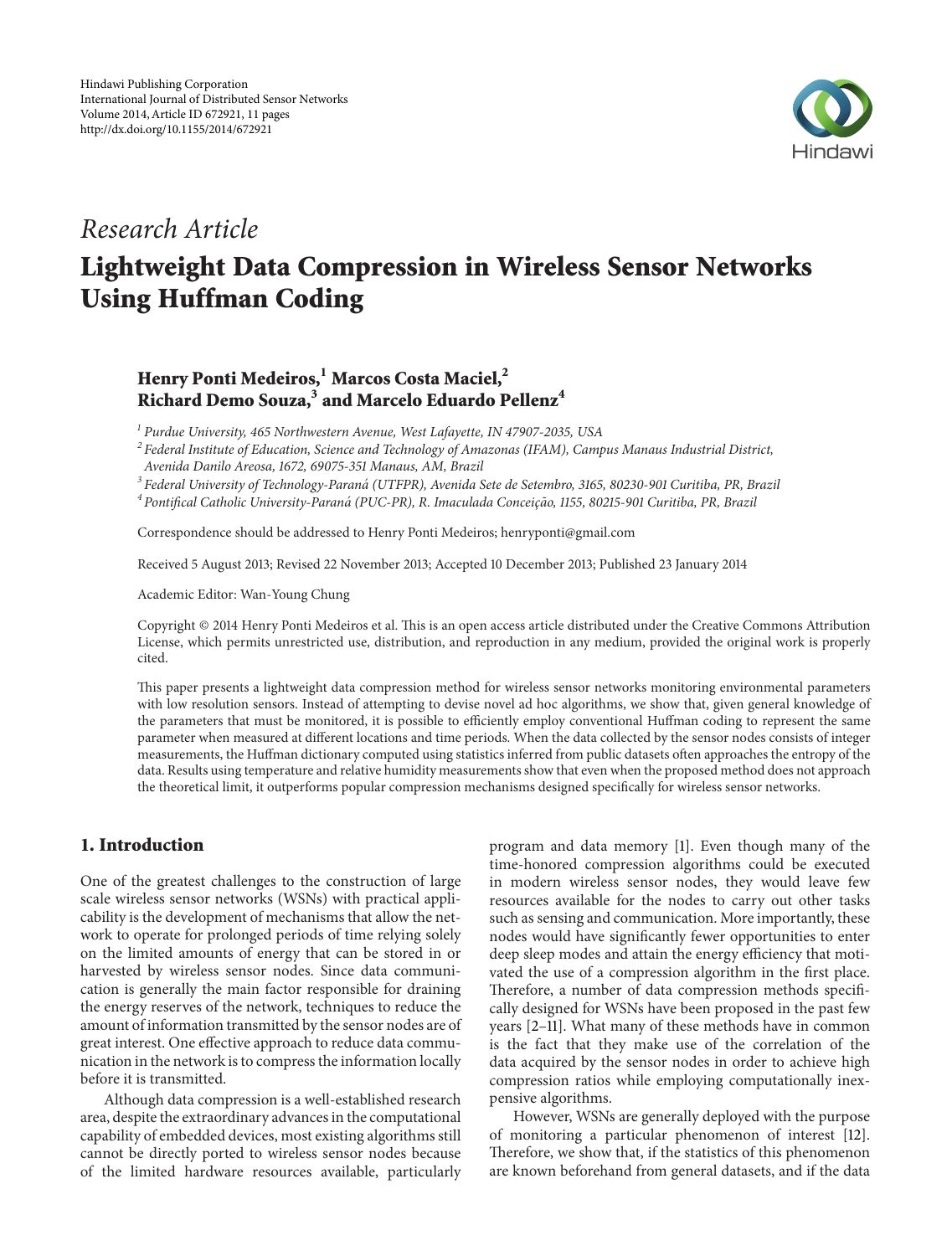collected by the sensor nodes presents relatively low resolution, by employing simple Huffman encoding, it is possible to achieve compression ratios higher than those obtained by state-of-the-art algorithms such as those presented in [2–4]. More specifically, we show that by constructing a fixed Huffman dictionary to encode the differences between two consecutive samples from a large general dataset, the compression ratio obtained on test datasets of the same phenomenon at different locations and periods is very close to what would be achieved if a specific dictionary was constructed for each test dataset.

The rest of this paper is organized as follows. In Section 2, we briefly explain some of the recent contributions on data compression for WSNs. We then describe the proposed lightweight compression method in Section 3. In Section 4, we show the results obtained with our approach and compare them with those obtained when employing the methods in [2–4]. Finally, Section 5 concludes the paper.

#### **2. Related Work**

In the literature on compression methods for WSNs both lossy and lossless approaches that exploit the high temporal correlation of the sensor node data can be found. One of the first lossy methods for data compression in WSN, lightweight temporal compression (LTC) [5], approximates the data collected by each sensor node in a WSN by a set of lines. In [6] a variation of the run length encoding (RLE) method for data compression in WSN known as K-RLE approximates a string of  $N$  measurements with values in the range  $[K - d, K + d]$  as the pair  $(N, d)$ , where K defines the precision of the method.

Although lossy compression methods can generally achieve high compression ratios at the expense of moderate accuracy losses, in many WSN applications it may not be clear before data collection how much information can be disregarded without compromising the overall purpose of the system. Event-based communication approaches attempt to resolve this problem by limiting the transmission of sensor data to responses to user queries [13]. However, in many cases, the user may not be able to formulate queries without observing the raw sensor data beforehand. As a consequence, a number of lossless compression methods for WSNs have been proposed. S-LZW [7] is an adaptation of the celebrated Lempel-Ziv-Welch (LZW) algorithm [14] for resource-constrained wireless sensor nodes. Alternatively, in [8] sensor measurements are coded using adaptive Huffman [15], but in order to save memory the number of symbols present in the Huffman tree is limited to the measurements that happen most frequently. In an interesting attempt to facilitate the application of data compression algorithms in real WSN deployments, a middleware layer is proposed in [9] in which only the dissimilarity between the packet to be transmitted and a previously transmitted reference (or index) packet is compressed using variable length coding.

While a number of additional works on data compression forWSNs such as [10,11] attempt to employ distributed source coding techniques [19] to exploit the spatial correlation in the data acquired by the sensor nodes, we are particularly interested in methods that do not make any assumptions about the spatial structure of the WSN. Furthermore, in the context of data aggregation, that is, when nodes along routing paths collaborate to reduce the dimensionality of the data collected by multiple nodes, one recent and extremely promising technique is compressed sensing [20]. In this work, however, we consider approaches that attempt to achieve efficient lossless data compression by leveraging solely on the temporal correlation of the data collected by each sensor node and performing all the computations locally, without relying on information from other nodes. Two of the most recent and effective approaches in this category are Marcelloni and Vecchio's lossless entropy compression (LEC) [2, 3] and Kiely et al.'s adaptive linear filtering compression (ALFC) [4].

LEC computes the differences of consecutive sensor measurements and divides them into groups whose sizes increase exponentially. Each group corresponds to the number of bits required to represent the measurement differences. These groups are then entropy coded using a fixed compression table based on the baseline JPEG algorithm to compress the DC coefficients of an image. The compressed symbols are formed by concatenating the group number and the index of the element within the group. The authors reported high compression ratios for actual environmental data collected by WSNs.

In ALFC, an adaptive linear filter is used to predict the future  $M$  samples of the dataset and the prediction errors are compressed using an entropy encoder. In order to account for the limited computational capabilities of wireless sensor nodes, the method employs a quantization mechanism. Adaptive prediction avoids the requirement of defining the filtering coefficients *a priori* while still allowing the system to adjust to dynamic changes in the source. The authors showed that ALFC achieves higher compression ratios than previous methods while requiring significantly fewer hardware resources.

Although essentially all of the methods described above rely on the temporal correlation of the data collected byWSNs to achieve high compression ratios, they do not take into consideration the fact that the statistics of the phenomena to be monitored by a particular WSN are usually relatively easy to estimate before the deployment of the sensors. Furthermore, the state-of-the-art algorithms perform well when the resolution of the data collected by the sensor nodes is very high, but when the data resolution is limited to integer measurements they suffer significant performance penalties. In this work, we leverage on these facts to achieve even higher compression ratios while resorting only to traditional entropy-based compression methods with extremely modest computational requirements.

#### **3. Lightweight Compression of Environmental Data**

In this section, we define the problem of data compression in WSNs and present a simple compression approach, which takes into consideration the characteristics of the measurements acquired by the sensor nodes so that algorithmic complexity can be reduced without sacrificing compression ratios.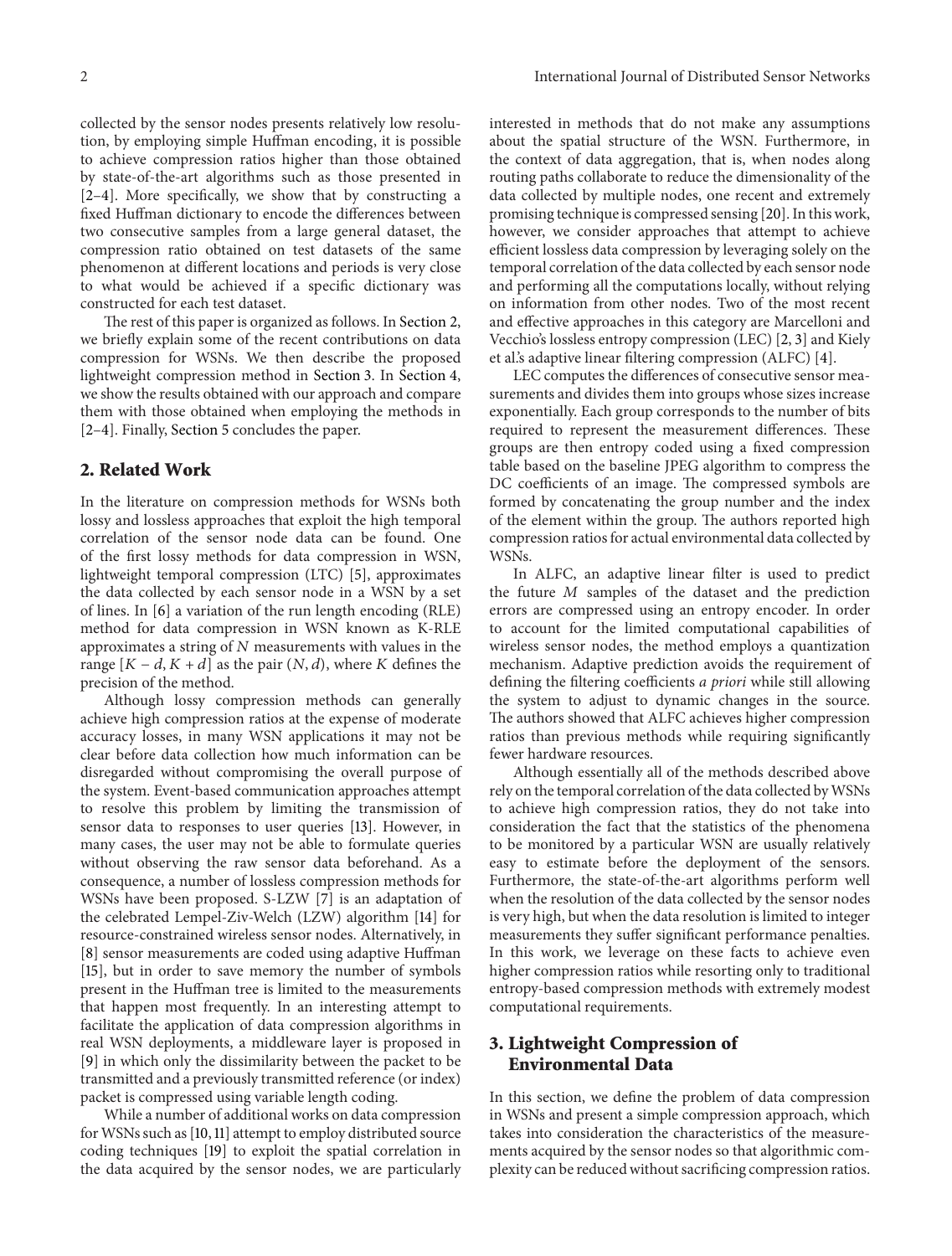|       | Location (lat., lon.)                              | Range $(^{\circ}C)$ | Samples | Date $(mm/dd/yy)$    | Sampling interval   |
|-------|----------------------------------------------------|---------------------|---------|----------------------|---------------------|
| Set 1 | Hagerstown, MD, USA (39.711, -77.722) [16]         | $-16$ to $+37$      | 26,843  | 01/01/09 to 07/08/11 | $10 \text{ min}$    |
| Set 2 | Manaus, AM, Brazil (-3.145, -59.986) [16]          | $+21$ to $+36$      | 3,676   | 07/01/11 to 11/30/11 | $60 \,\mathrm{min}$ |
| Set 3 | Jonesboro, AR, USA (35.834, -90.649) [16]          | $-1$ to $+41$       | 3,738   | 07/01/11 to 11/20/11 | $60 \,\mathrm{min}$ |
| Set 4 | Le Génépi, Switzerland (46.025, 7.044) [17]        | $-11$ to $+16$      | 42,141  | 08/28/07 to 10/31/07 | $2 \text{ min}$     |
| Set 5 | Morges, Switzerland (46.494, 6.472) [17]           | $+5$ to $+29$       | 14,527  | 08/06/07 to 09/02/07 | $2 \text{ min}$     |
| Set 6 | Bern, Switzerland (46.948, 7.444) [17]             | $-14$ to $+6$       | 4,851   | 03/13/07 to 03/15/07 | $0.5$ min           |
| Set 7 | Pas du Chat, Switzerland (46.029, 7.408) [17]      | $-10$ to $+8$       | 3,041   | 04/16/08 to 04/20/08 | $2 \text{ min}$     |
| Set 8 | Matterhorn, Switzerland/Italy (45.976, 7.658) [18] | $-18$ to $+25$      | 243,665 | 01/01/12 to 12/31/12 | $\sim$ 2 min        |
| Set 9 | Chamonix, France (45.879, 6.887) [18]              | $-5$ to $+31$       | 61,746  | 10/01/12 to 12/29/12 | $\sim$ 2 min        |

Table 1: Main characteristics of the temperature datasets, including location, temperature range, number of samples, date range when the measurements were taken, and sampling interval.

*3.1. Problem Definition.* We consider a sensor node monitoring environmental data. Let the data acquired by the sensor at time instant  $t$  be represented, after analog to digital conversion, by  $x(t) \in \mathcal{X}$ , where  $\mathcal{X} \subset \mathbb{Z}$ . The set  $\mathcal{X} = \{x_0, x_1, \ldots, x_{N-1}\}\$ is said to be the source alphabet. A particular source encoder represents each symbol  $x_i \in \mathcal{X}$ with an  $l_i$  bits long codeword, so that the average number of bits used to represent each source symbol is given by  $L =$  $\sum_{i=0}^{N-1} p_i l_i$ , where  $p_i$  is the probability that  $x(t) = x_i$ . When a source encoder is absent, it is typical to represent all source symbols with codewords of equal length, so that the symbol length is  $L_u = \lfloor \log_2 N \rfloor$  bits/symbol. Moreover, the theoretical limit for the minimum number of bits/symbol for a discrete source is the source entropy [21]:

$$
H(\mathcal{X}) = \sum_{i=0}^{N-1} p_i I_i = -\sum_{i=0}^{N-1} p_i \log_2 (p_i), \qquad (1)
$$

where  $I_i = -\log_2(p_i)$  is the information measure of source symbol  $x_i$ .

The efficiency of a compression algorithm can be measured by comparing the average symbol length after compression to the source entropy. For instance, consider the case of a set of integer temperature measurements denoted as Set 1 in Table 1. As the measured integer temperature values range between −16<sup>∘</sup> C and +37<sup>∘</sup> C, without compression we have to use  $L_u = 6$  bits/symbol in order to represent the 54 different source symbols in that alphabet. The source entropy in this case is  $H = 5.29$  bits/symbol, which can be approached by simple Huffman coding. Indeed, after designing the Huffman code for this particular source, only  $L = 5.31$  bits/symbol are required after compression. However, because the probability distribution of the temperature values is somewhat uniform, the reduction in the average symbol length is only 0.69 bits or 11.5%.

One can do much better by considering the differences of consecutive temperature measurements, so that the data to be transmitted is  $d_i = x_i - x_{i-1}$ . For instance, in the case of Set 1 the entropy of the difference of consecutive temperature measurements is only  $H_d = 2.13$  bits/symbol, which is a reduction of 59.7% with respect to the entropy of the temperatures in Set 1. Such a reduction is due to the strong correlation between consecutive temperature samples, making the probability distribution of the differences strongly nonuniform. Thus, it is much more promising to consider the compression of the differences of consecutive temperatures than the compression of the temperatures themselves. Such a fact has been exploited in [2], where the authors compress the differences by using a scheme similar to the JPEG compression of the DC coefficients of a digital image.

By applying the method in [2] to the temperatures in Set 1 we obtain  $L = 3.24$  bits/symbol, a remarkable reduction of 46.0% with respect to the original 6 bits/symbol required by Set 1, but still 18.5% more than the theoretical limit given by the entropy of the difference of the temperatures ( $H_d$  = 2.13 bits/symbol). The theoretical limit can be approached by Huffman coding, yielding  $L = 2.16$  bits/symbol, a reduction of 64.0% with respect to the original 6 bits/symbol. Nevertheless, note that the scheme proposed in [2] uses a fixed dictionary, which can be applied to any source. An entropy coding technique such as Huffman coding has to be matched to the source distribution in order to achieve optimal performance [21]. Hence, there is a causality issue, as the exact distribution may not be known *a priori*. Moreover, the Huffman alphabet designed for a given source may perform poorly if used to compress another source with a different distribution. In order to circumvent these problems one can make use of an adaptive (or dynamic) Huffman coding technique [15]. Although in this kind of scenario in which there is little variation of symbol probability, adaptive Huffman would tend to perform well; the main drawback of this approach is that it requires maintaining one dictionary for each connection between a pair of neighboring nodes [8]. Given the severe memory constraints of wireless sensor nodes, this method is utterly impractical.

*3.2. Proposed Scheme.* Our objective is to devise a simple compression method which approaches the performance of optimal entropy coding while relying on a fixed dictionary. After comparing the probability distribution of the temperatures and of the differences of consecutive temperatures for many datasets of measurements carried out at different locations, we noticed that the distributions of the differences are quite similar for all datasets, even though the distributions of the temperature values vary significantly. This can be observed in Figure 1, which shows the probability distribution of the differences between consecutive measurements for each of the datasets in Table 1. As the figure shows,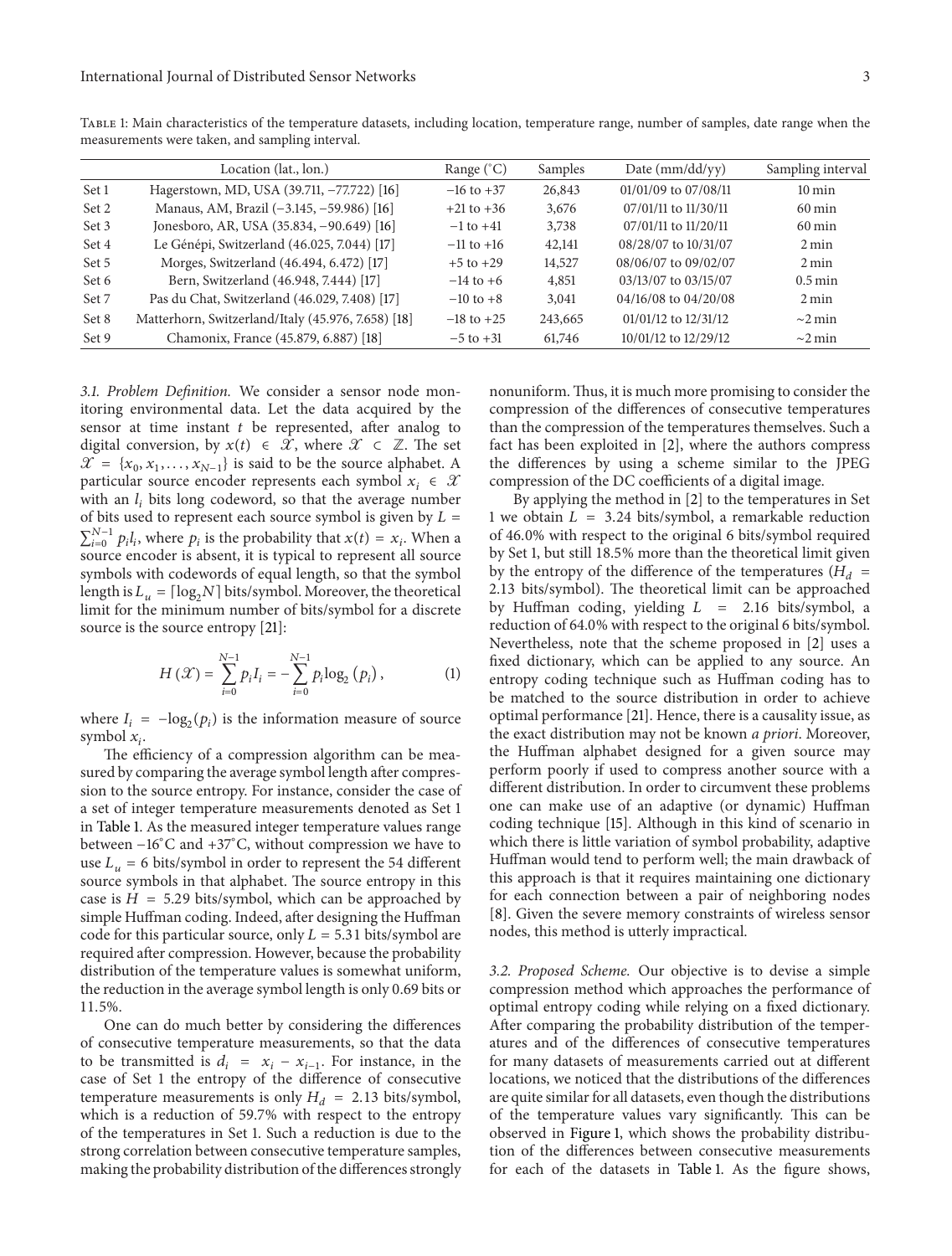

Figure 1: Probability distributions of the differences between consecutive measurements for each of the temperature datasets.

all the distributions are approximately Laplacian with zero mean [22]. Since the temperature differences only assume integer values, the distributions are actually discrete and the continuous approximations are shown simply to facilitate the visualization. More importantly, note that for all datasets, if we list the differences from the most likely to the least likely, the result is  $(0, \pm 1, \pm 2, \pm 3, \pm 4, ...)$ . Hence, in principle, it should be possible to use a fixed Huffman alphabet to compress different measurement sets if we consider the difference of the temperatures, as all sets have very similar behavior and the optimal Huffman alphabet for each set tends to be similar.

Thus, in this paper we propose to construct a fixed alphabet obtained by the application of the Huffman algorithm to a large dataset of temperature measurements. We consider Set 1 as our reference dataset, without any particular reason other than the fact that both the number of samples and the measured temperature range are quite large. Unlike LEC, which always uses the same alphabet, our approach uses a reference dataset to generate a dictionary for a particular parameter under observation (e.g., temperature). We compute the frequencies of each of the symbols available in the reference dataset and use them to construct the Huffman tree that represents the compression alphabet [23]. This alphabet, shown in Table 2, is then used to compress different temperature datasets. As the alphabet is fixed, the complexity of the proposed approach is rather low, being no more complex than that in [2]. For instance, an implementation of the Huffman encoding and decoding for AVR microcontrollers, widely used in sensor nodes, utilizes only 468 bytes of program memory [24]. In this work, we utilize Huffman coding due to its utmost simplicity; however, other entropy coding approaches such as arithmetic coding would likely produce similar results [25].

Table 2: Proposed fixed Huffman dictionary for temperature datasets.

| $d_i$    | Codeword         |
|----------|------------------|
| $-10$    | 0010101000101110 |
| $-9$     | 00101010001010   |
| $-8$     | 001010100010110  |
| $-7$     | 001010100011     |
| $-6$     | 001010100111     |
| $-5$     | 00101010010      |
| $-4$     | 001010101        |
| $-3$     | 0010100          |
| $-2$     | 00100            |
| $-1$     | 01               |
| $\Omega$ | 1                |
| $+1$     | 000              |
| $+2$     | 0011             |
| $+3$     | 001011           |
| $+4$     | 00101011         |
| $+5$     | 00101010000      |
| $+6$     | 001010100110     |
| $+7$     | 00101010001001   |
| $+8$     | 00101010001000   |
| $\delta$ | 0010101000101111 |

In the proposed compression scheme, as in any dictionary-based differential compression approach, two special cases must be considered: (i) in the beginning of data collection, the first sample,  $x_0$ , must be transmitted uncompressed since there is no previous measurement to compute the difference  $d_0$ . From the second sample on, the differences  $d_i = x_i - x_{i-1}$  can be properly computed and compressed; (ii) in addition, the compression table, for example, Table 2, covers a limited range of difference values, according to the data available in the reference dataset. However, the probability of occurrence of a symbol not present in the dictionary is extremely low (see Figure 1). Hence, its value can be sent uncompressed and identified by the presence of a special marker in the Huffman dictionary. That is, a codeword which is not part of the original dictionary and whose presence can be unambiguously detected may be transmitted to signify that the next symbol corresponds to an uncompressed value, which can then be transmitted using a subsequent codeword of a fixed previously defined length. In Table 2 the special marker is the 16 bits symbol  $\delta$ .

#### **4. Results**

In this section we investigate the performance of the proposed scheme when the fixed Huffman alphabet in Table 2 is used to compress different datasets. First we consider the temperature datasets in Table 1. It is important to note that the test datasets, Set 2 to Set 9, were collected at different locations and times than those of the reference dataset Set 1, which was used to construct the alphabet in Table 2. The performance of the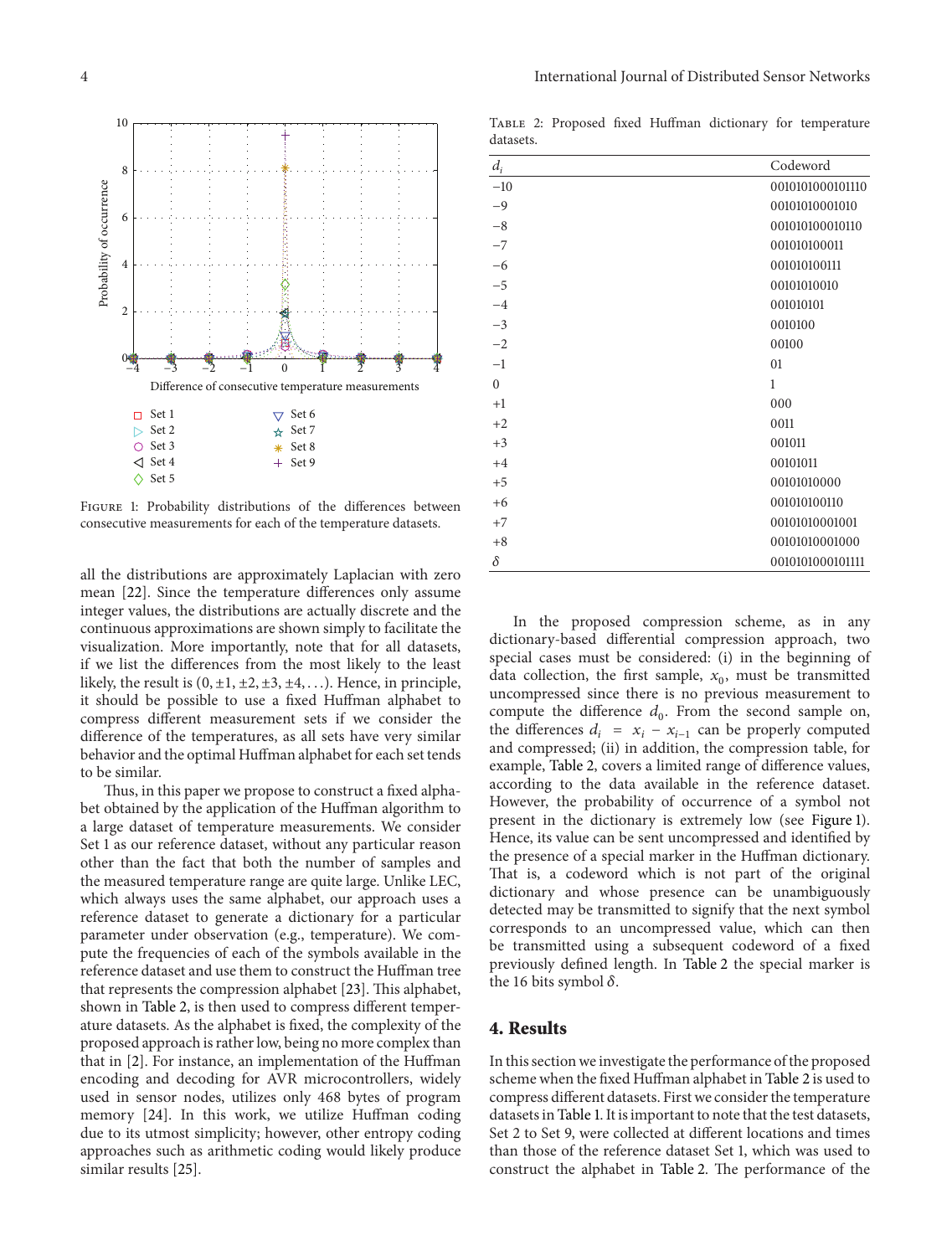

FIGURE 2: Average symbol length  $(L_u)$  for the uncompressed case, entropy of temperature measurements  $(H)$ , and entropy of the differences of consecutive measurements  $(H_d)$ .

proposed scheme is compared to the theoretical limit given by the source entropy (considering both the temperatures and the differences of the temperatures) and to the performance of the LEC [2] and ALFC [4] algorithms. In order to meet the assumptions of the proposed method, whenever a dataset contains measurements with resolutions higher than 1 ∘ C, the data is rounded before being processed by any of the algorithms under consideration. To further validate our approach, we also carry out experiments using six datasets of relative humidity measurements. Again, a resolution of 1% is assumed, and the data is rounded whenever that is not the case (although it is possible to easily adapt the proposed method for higher resolution data, preliminary experiments showed that as the resolution increases, more subtle phenomena such as sensor noise cause the distributions at different sites to differ to a larger extent, penalizing the performance of the approach).

*4.1. Comparison with Lossless Entropy Compression.* Figure 2 shows the average uncompressed symbol length  $(L_u)$ , the entropy of the temperature measurements  $(H)$ , and the entropy of the differences between consecutive temperature measurements  $(H_d)$  for each of the datasets shown in Table 1. Figure 3 shows the average symbol length  $(L)$  after compression, the compression ratio  $(C_r)$ , and the code efficiency  $(\eta)$  when using the proposed scheme as well as LEC. The compression ratio is computed as

$$
C_r = 100 \times \left(1 - \frac{L}{L_u}\right) \%,\tag{2}
$$

while the code efficiency with respect to the theoretical limit is given by

$$
\eta = 100 \times \left(\frac{H_d}{L}\right)\%.\tag{3}
$$

As the results demonstrate, the proposed fixed dictionary method outperforms LEC, always achieving a larger compression ratio. Moreover, the code efficiency  $\eta$  for the proposed scheme approaches 100% for some of the test datasets

(Sets 2, 3, and 6). Note also that the code efficiency for the proposed scheme is considerably larger than that obtained with LEC (in [3], the authors also compare the performance of LEC with that of a semiadaptive Huffman system in which the dictionary is generated based on an initial set of samples and then used to compress the entire dataset. Because that approach fails to account for longer-term variations in the measurements collected by the WSN, the improvement over LEC is at most 4.6% for temperature datasets and 6.2% for relative humidity datasets, whereas the proposed approach presents much higher compression ratio gains with respect to LEC). Even in the case of the datasets for which the performance of the proposed scheme does not approach the theoretical limit (notably in datasets of extremely low entropy, such as Sets 8 and 9), the reduction in symbol length is almost 50% with respect to LEC and the corresponding compression rates are above 80%. In fact, because those datasets tend to contain long sequences of measurements that convey very little information, none of the methods under consideration can achieve high efficiency for sets of extremely low entropy (ALFC achieves approximately 10% lower efficiency than the proposed approach for Sets 8 and 9). In the case of Set 9, for example, the average length of a sequence consisting exclusively of zeros is 38 measurements. In order to achieve higher efficiency in datasets of very low entropy, a method that encodes long sequences of measurement differences as a single symbol would be needed. Although the proposed method could be adapted for that purpose, doing so might jeopardize its versatility.

*4.2. Comparison with Adaptive Linear Filtering Compression.* ALFC assumes that the measurements are transmitted in fixed-length packets which contain enough information so that the measurements within the packet can be decoded regardless of communication failures that may have caused previous packet losses. In order to achieve comparable results, we modify our approach so that measurements are also assumed to be contained in fixed-length packets, and the first measurement in each packet is not compressed. That allows every measurement within a packet to be decoded independently of the information contained in previous packets and adds robustness to packet losses similar to that obtained by ALFC.

We compare the performance of our approach to that of ALFC using the same set of parameters employed in the experimental evaluation presented in [4]. That is, we used the quantization parameters  $A = 15$ ,  $B = 8$ , and  $R = 14$  and the order of the filter was defined to be  $M = 3$ . As for the number of bits required to represent the measurements without compression, we used  $b = 6$ , since this is the minimum number of bits required to represent the measurements in our datasets. As suggested in [4], for each packet we computed the optimal value of the variable length coding parameter  $k$ , which has a major impact on the length of the corresponding coding symbols (ALFC uses mth Golomb codes [26], with the restriction that  $m = 2<sup>k</sup>$ ).

Figure 4 shows the average symbol length  $(L)$  after compression using ALFC and our proposed approach. Despite the current popularity of the 802.15.4 protocol, we did not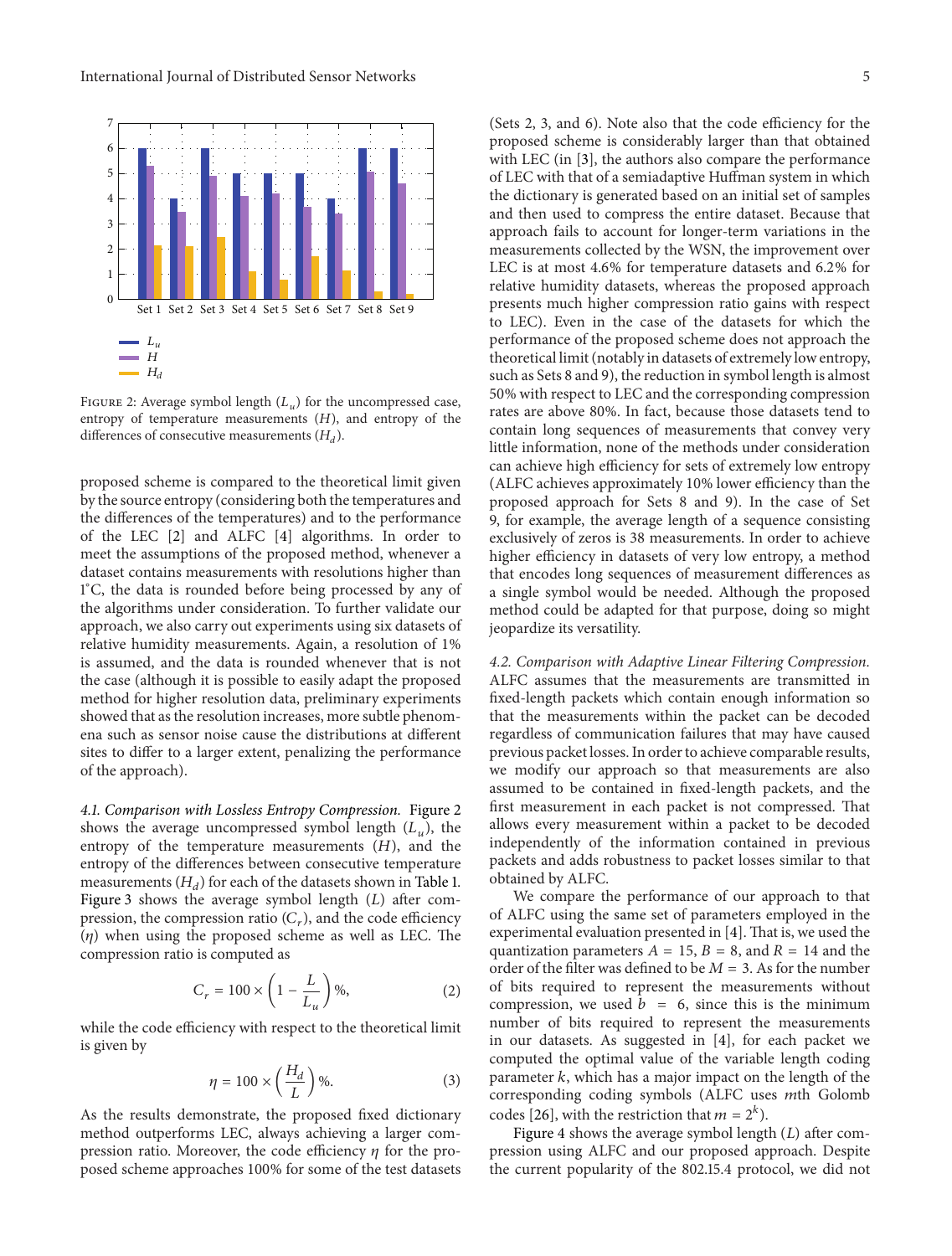

FIGURE 3: Average symbol length after compression (L), compression ratio (C<sub>r</sub>), and code efficiency ( $\eta$ ) for different temperature datasets.



FIGURE 4: Average symbol length (L) (bits/sample) after compression using ALFC [4] and the proposed method for different packet sizes.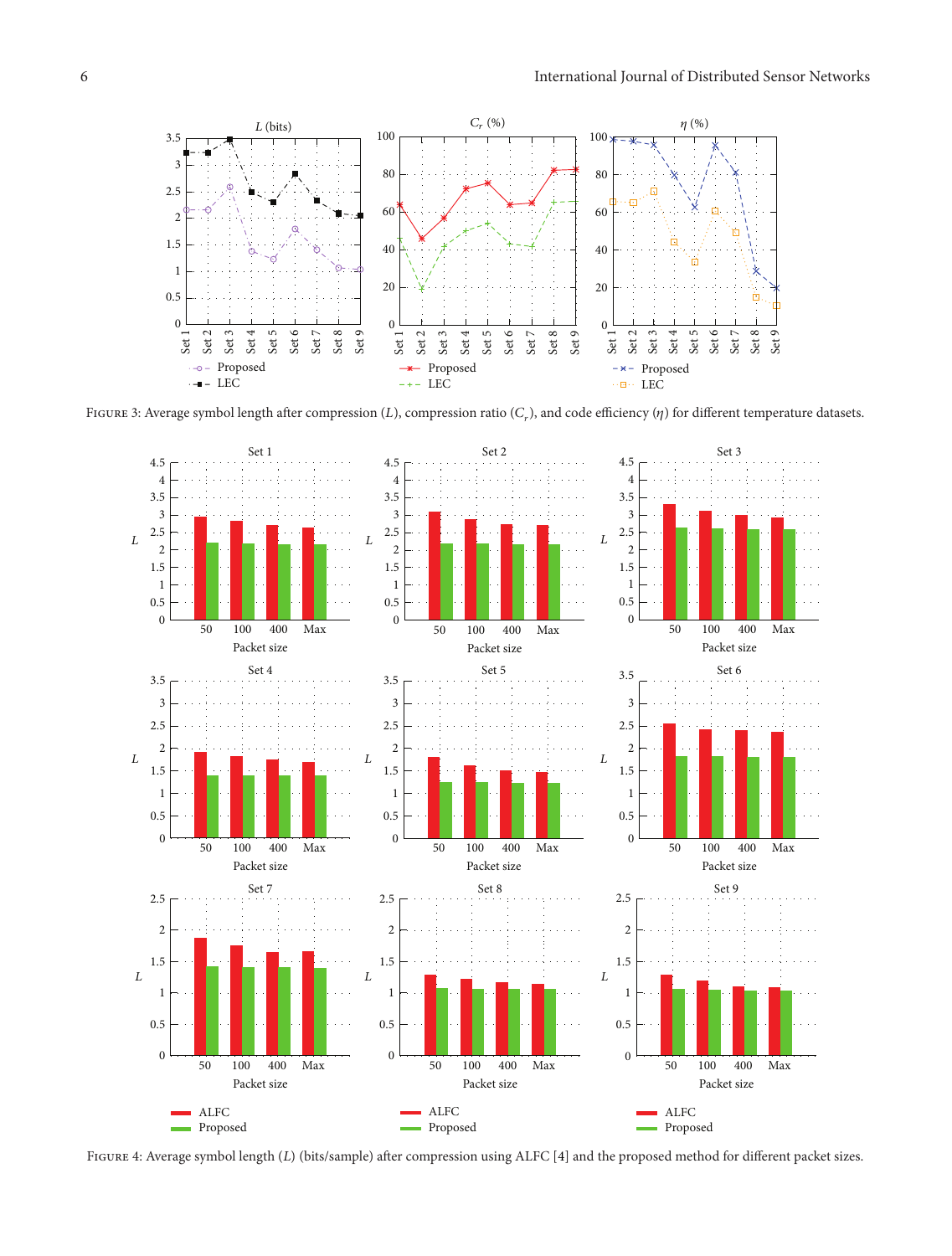|       | Set 1 | Set 2 | Set 3 | Set 4 | Set 5 | Set 6 | Set 7 | Set 8 | Set 9 | $\sigma$ |
|-------|-------|-------|-------|-------|-------|-------|-------|-------|-------|----------|
| Set 1 | 2.16  | 2.17  | 2.31  | 2.21  | 2.27  | 2.20  | 2.21  | 2.36  | 2.22  | 0.07     |
| Set 2 | 2.16  | 2.15  | 2.31  | 2.21  | 2.23  | 2.19  | 2.18  | 2.29  | 2.24  | 0.06     |
| Set 3 | 2.59  | 2.59  | 2.56  | 2.70  | 2.76  | 2.65  | 2.66  | 2.93  | 2.68  | 0.11     |
| Set 4 | 1.38  | 1.38  | 2.02  | 1.38  | 1.38  | 1.38  | 1.39  | 1.39  | 1.39  | 0.21     |
| Set 5 | 1.23  | 1.23  | 2.00  | 1.22  | 1.22  | 1.22  | 1.23  | 1.23  | 1.23  | 0.26     |
| Set 6 | 1.80  | 1.80  | 2.19  | 1.81  | 1.83  | 1.80  | 1.81  | 1.88  | 1.83  | 0.13     |
| Set 7 | 1.40  | 1.40  | 2.04  | 1.40  | 1.40  | 1.40  | 1.40  | 1.41  | 1.42  | 0.21     |
| Set 8 | 1.07  | 1.07  | 2.00  | 1.07  | 1.07  | 1.07  | 1.07  | 1.07  | 1.07  | 0.31     |
| Set 9 | 1.04  | 1.04  | 2.00  | 1.04  | 1.04  | 1.04  | 1.04  | 1.04  | 1.04  | 0.32     |
| Avg.  | 1.65  | 1.65  | 2.16  | 1.67  | 1.69  | 1.66  | 1.67  | 1.73  | 1.68  |          |

TABLE 3: Average symbol length (L) when measurements are compressed using dictionaries generated by other sets. Each column corresponds to the values obtained when the set on the top row is used to generate the dictionary.

want to constrain our analysis exclusively to protocols that only allow very small payloads; hence we show the results for packet sizes of 50, 100, and 400 bytes. For comparative purposes, we also show the average symbol length when the entire dataset is compressed simultaneously (*max*). For each packet size, the average symbol length was computed over all packets. The results show that the average symbol lengths L obtained using the proposed approach are lower than those obtained using ALFC for any dataset or packet length. When the entire datasets are compressed simultaneously, we achieve an average symbol length reduction with respect to ALFC between 4.8% and 30.9%, whereas for packets of 50 bytes, the average reduction is between 16.3% and 30.6%. In addition, unlike ALFC, the proposed method does not require the user to adjust several different operation parameters, allowing broader practical applicability, besides being less complex.

*4.3. Impact of Encoding Symbols Not Present in the Dictionary.* To evaluate the impact of transmitting uncompressed symbols not present in the dictionary, we augmented each of the measurement datasets in Table 1 by inserting pairs of uncompressed symbols along with the corresponding special marker and computed the corresponding compression ratio  $C_r$ . Figure 5 shows the impact of varying the percentage of uncompressed symbols between 0.1% and 3.5% of the total size of each dataset. In the evaluation, we used the special 16 bit symbol  $\delta$  shown in Table 2, and each uncompressed symbol was represented using  $L<sub>u</sub>$  bits, according to Figure 2.

As Figure 5 shows, even for a relatively high percentage of uncompressed symbols, the compression ratio difference is below 15% in the worst case (Set 2) and close to 12% on average. It is important to note that if a high percentage of the measurements in a given dataset must be encoded by symbols which are not present in the original dictionary, then the dataset clearly violates the basic assumption that new measurements can be modeled based on the statistics of previous measurements. In that case, an alternative method should be employed. In most WSN applications, however, that situation is rather uncommon. In the nine temperature measurement datasets presented in Table 1, for example, there were no symbols that were not represented in the original dictionary shown in Table 2. As shown in the next section,



Figure 5: Impact of the insertion of symbols not present in the dictionary in the compression ratio  $C_r$  (%).

even when datasets which contain fewer symbols are used to build the dictionary, the percentage of uncompressed symbols remains quite low.

*4.1. Comparison with Lossless Entropy Compression.* With the purpose of demonstrating the generality of the proposed approach, we evaluated the performance of our method when datasets other than Set 1 were used to generate the dictionary. Table 3 shows the results of this evaluation. In the table, each row shows the average symbol length  $(L)$  obtained when the dataset on the left is compressed using the dictionary generated by the dataset on the top. The last row shows the average symbol length over all datasets. We can see that the average symbol length over all sets is reasonably consistent, except for that obtained using the dictionary generated by Set 3, which is higher than the average.The last column shows the standard deviation  $(\sigma)$  of the symbol length. We can see that the variation is generally quite small.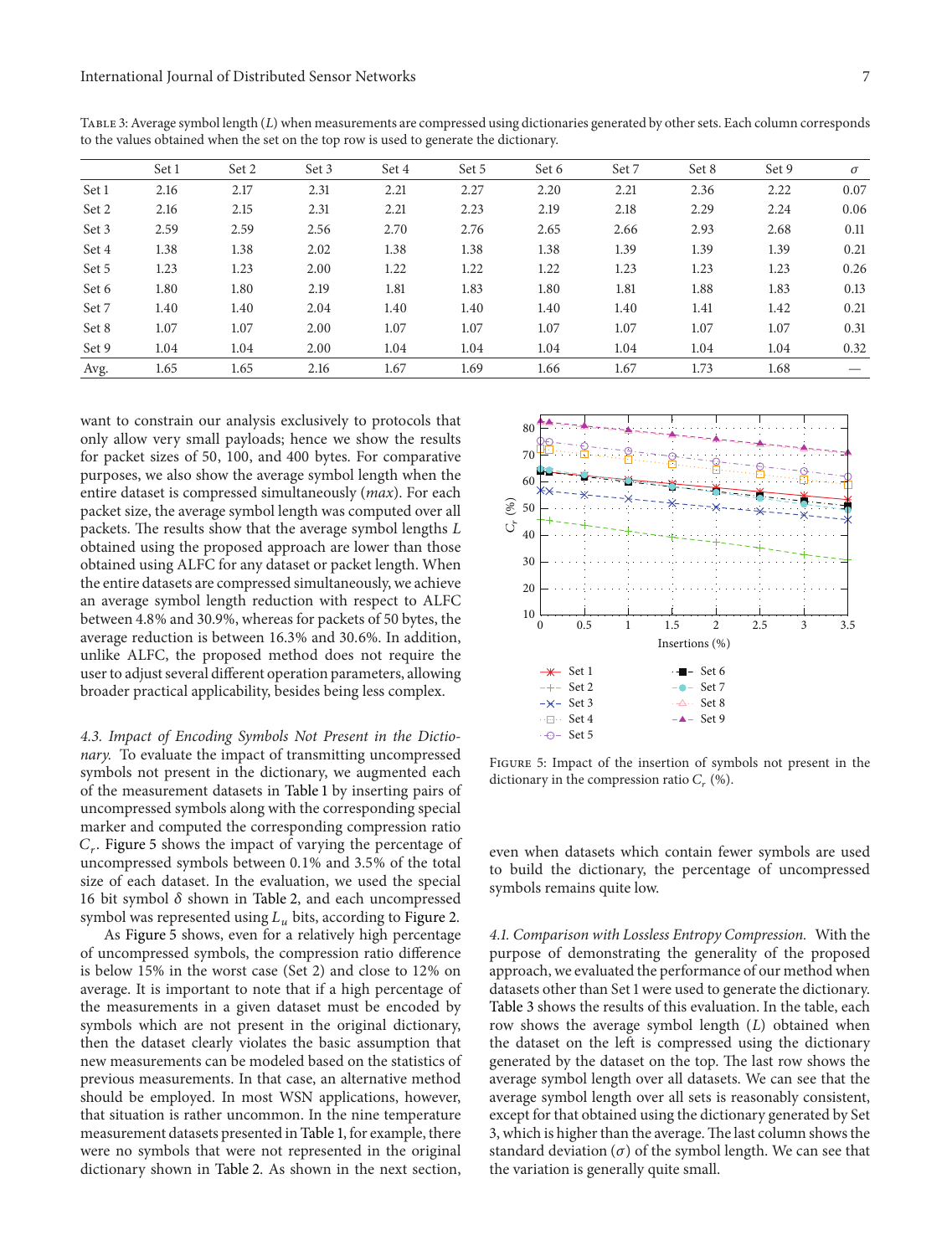|       | Set 1 | Set 2 | Set 3 | Set 4 | Set 5 | Set 6 | Set 7 | Set 8 | Set 9 |
|-------|-------|-------|-------|-------|-------|-------|-------|-------|-------|
| Set 1 | 0.00  | 0.03  | 0.03  | 0.79  | 1.77  | 0.03  | 0.23  | 2.05  | 0.06  |
| Set 2 | 0.00  | 0.00  | 0.03  | 0.98  | 1.17  | 0.03  | 0.46  | 1.28  | 0.24  |
| Set 3 | 0.00  | 0.03  | 0.00  | 2.84  | 3.18  | 0.03  | 1.02  | 4.39  | 0.19  |
| Set 4 | 0.00  | 0.00  | 0.00  | 0.00  | 0.01  | 0.00  | 0.00  | 0.01  | 0.00  |
| Set 5 | 0.00  | 0.00  | 0.00  | 0.04  | 0.00  | 0.00  | 0.02  | 0.01  | 0.01  |
| Set 6 | 0.00  | 0.00  | 0.00  | 0.80  | 1.05  | 0.00  | 0.25  | 1.36  | 0.08  |
| Set 7 | 0.00  | 0.00  | 0.00  | 0.00  | 0.00  | 0.00  | 0.00  | 0.09  | 0.00  |
| Set 8 | 0.00  | 0.00  | 0.00  | 0.00  | 0.00  | 0.00  | 0.00  | 0.00  | 0.00  |
| Set 9 | 0.00  | 0.00  | 0.00  | 0.00  | 0.00  | 0.00  | 0.00  | 0.00  | 0.00  |

Table 4: Percentage of symbols not present in the dictionaries generated by the different datasets.

TABLE 5: Main characteristics of the relative humidity datasets.

|        | Location (lat., lon.)                              | Range $(\%)$ | Samples | Date $\text{(mm/dd/yy)}$ | Sampling interval |
|--------|----------------------------------------------------|--------------|---------|--------------------------|-------------------|
| Set 10 | Morges, Switzerland (46.494, 6.472) [17]           | 44 to 95     | 15,362  | 08/06/07 to 09/02/07     | $2 \text{ min}$   |
| Set 11 | Pas du Chat, Switzerland (46.029, 7.408) [17]      | 23 to 89     | 3,041   | 04/16/08 to 04/20/08     | $2 \text{ min}$   |
| Set 12 | Bern, Switzerland (46.948, 7.444) [17]             | 25 to 91     | 4,851   | 03/13/07 to 03/15/07     | $0.5$ min         |
| Set 13 | Le Génépi, Switzerland (46.025, 7.044) [17]        | 6 to 93      | 42,141  | 08/28/07 to 10/31/07     | $2 \text{ min}$   |
| Set 14 | Matterhorn, Switzerland/Italy (45.976, 7.658) [18] | 25 to 32     | 42,758  | 11/03/12 to 12/29/12     | $\sim$ 2 min      |
| Set 15 | Chamonix, France (45.879, 6.887) [18]              | 32 to 44     | 66,365  | 10/01/12 to 12/29/12     | $\sim$ 2 min      |

Despite the longer symbol lengths obtained when Set 3 is used, the proposed method performed better that LEC in all the cases presented in Table 4. It also outperformed ALFC's best case compression in every scenario, except when the dictionary generated by Set 3 is used to compress the symbols in sets with very low entropy. Again, one must take into consideration the simplicity of the proposed method.

Table 4 shows the percentage of symbols present in each dataset which cannot be represented by the dictionary generated using the dataset on the top row. The results show that the percentage of symbols not present in the dictionary is very close to zero in most cases.The percentage of symbols outside the dictionary is at most 4.39%, which would still allow the proposed method to perform quite well. It is interesting to notice that the highest percentages of symbols not present occur exactly when sets which contain a very limited number of symbols are used to generate the Huffman dictionaries (i.e., Sets 4, 5, and 8). However, for these very same sets, the maximum symbol length is significantly shorter (because fewer symbols are present), and as a consequence so is the length of the special symbol  $\delta$ , which mitigates the impact of the insertion of additional uncompressed symbols. This can be verified in Table 3, where we can see that the average symbol lengths obtained using the dictionaries generated by sets that caused the highest percentages of symbols not present (especially Set 8) are not significantly higher than those obtained using other sets.

*4.5. Evaluation Using Relative Humidity Measurements.* The proposed approach can be applied to other environmental datasets. In order to demonstrate that, we consider a set of relative humidity measurements, whose characteristics are



FIGURE 6: Probability distributions of the differences between consecutive measurements for each of the relative humidity datasets.

listed in Table 5. Figure 6 shows the probability distribution of the differences between consecutive relative humidity measurements for each of the datasets. Figure 7 shows the average symbol length for the uncompressed case  $(L_u)$ , the entropy of the relative humidity measurements  $(H)$ , and the entropy of the difference of consecutive relative humidity measurements  $(H_d)$ .

The results concerning the utilization of the proposed scheme and of LEC are shown in Figure 8. In this case,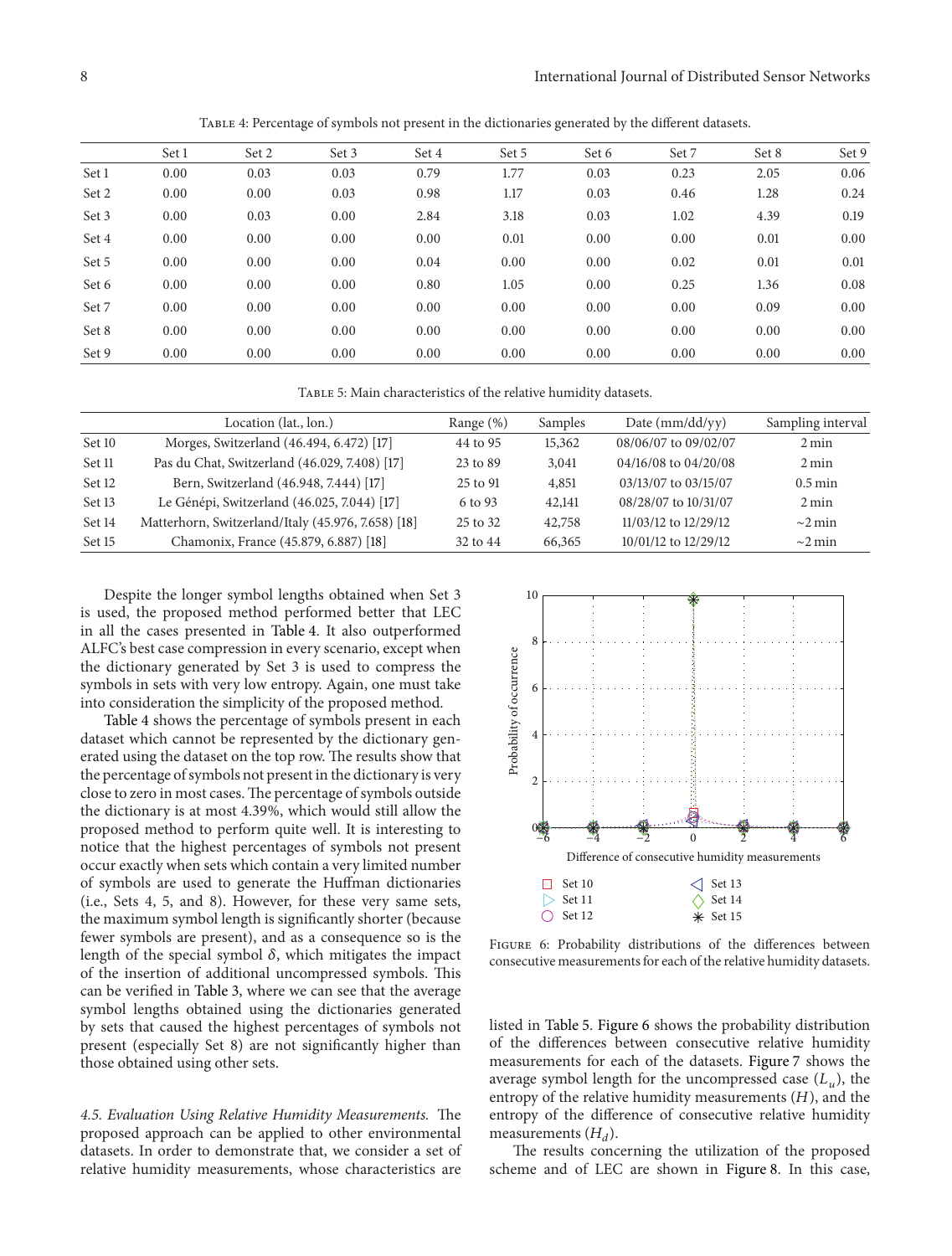

FIGURE 7: Average symbol length  $(L_u)$  for the uncompressed case, entropy of relative humidity measurements  $(H)$ , and entropy of the differences of consecutive measurements  $(H_d)$ .

a Huffman dictionary (Table 6) was generated based on the measurements in Set 10 and used to compress the measurements in Sets 11 to 15 (if a temperature dataset, such as Set 1, is used to generate the dictionary, a degradation of up to 17.6% can be seen when compressing relative humidity datasets). The conclusions are very similar to those obtained for the temperature datasets. Once again the proposed scheme performs best, while approaching the theoretical limit for some of the datasets.

As we did for the temperature datasets, we also compared the performance of our approach to that of ALFC using the same set of parameters used in Section 4.2. Figure 9 shows the average symbol length  $(L)$  after compression using ALFC and our proposed approach for the six relative humidity datasets. Again, the proposed approach outperforms ALFC for any dataset or packet length.

#### **5. Conclusions**

This paper presents a lightweight compression mechanism for low resolution sensor nodes based on fixed Huffman dictionaries. Since the proposed scheme presents very modest computational and memory requirements, it can be easily employed in practical wireless sensor nodes. In order to evaluate the method, we computed the compression ratio obtained in several real datasets containing temperature and relative humidity measurements collected at different locations and during distinct periods of time. The compression ratios obtained using our approach vary between 46% and 82%. The code efficiency results also demonstrate that in some cases the proposed method closely approaches the theoretical limit. Finally, the proposed scheme, although extremely simple, outperforms LEC [2] for all the considered datasets and ALFC [4] in the vast majority of cases.

The most promising direction we envision for the future is to improve our ability of understanding the reference measurement datasets so that we can compensate for deficiencies in the dataset during dictionary generation. That

| TABLE 6: Proposed fixed Huffman dictionary for relative humidity<br>datasets. |                     |  |  |
|-------------------------------------------------------------------------------|---------------------|--|--|
| $d_i$                                                                         | Codeword            |  |  |
| $-15$                                                                         | 111111001000110     |  |  |
| $-14$                                                                         | 1111110010001111111 |  |  |
|                                                                               | 11111100100010      |  |  |

| $-15$        | 111111001000110     |
|--------------|---------------------|
| $-14$        | 1111110010001111111 |
| $-13$        | 11111100100010      |
| $-12$        | 1111110010000       |
| $-11$        | 1111110010001111110 |
| $-10$        | 11111100101         |
| $-9$         | 11111100110         |
| $-8$         | 1111000000          |
| $-7$         | 111100001           |
| $-6$         | 11110001            |
| $-5$         | 1111001             |
| $-4$         | 111110              |
| $-3$         | 11001               |
| $-2$         | 1101                |
| $-1$         | 101                 |
| $\mathbf{0}$ | $\mathbf{0}$        |
| $+1$         | 100                 |
| $+2$         | 1110                |
| $+3$         | 11000               |
| $+4$         | 111101              |
| $+5$         | 11111111            |
| $+6$         | 11111101            |
| $+7$         | 111111000           |
| $+8$         | 11110000011         |
| $+9$         | 11110000010         |
| $+10$        | 1111110011101       |
| $+11$        | 1111110011100       |
| $+12$        | 111111001000111110  |
| $+13$        | 111111001001        |
| $+14$        | 1111110011111       |
| $+15$        | 11111100100011110   |
| $+16$        | 1111110011110       |
| $\delta$     | 1111110010001110    |

is, we would like, for example, to analyze the relationship between measurement range and sample rate in order to adjust for any discrepancies before generating the dictionary. This would mitigate the impact in the performance of the method seen, for example, when Set 3 was used to generate the dictionary. In fact, taking one step further, this approach might allow us to establish synthetic measurement distributions for different environmental variables (e.g., temperature or relative humidity) which would allow sensor nodes to generate measurement dictionaries on-the-fly without the necessity of referring to reference datasets. For example, the experiments with temperature measurements in Section 4 showed that very high compression ratios are achieved when Set 1 is used to generate the Huffman dictionary. As Figure 1 shows, the distribution of the measurement differences in Set 1 can be obtained by sampling a Laplacian distribution with mean 0 and scale 1 at integer points. The dictionary in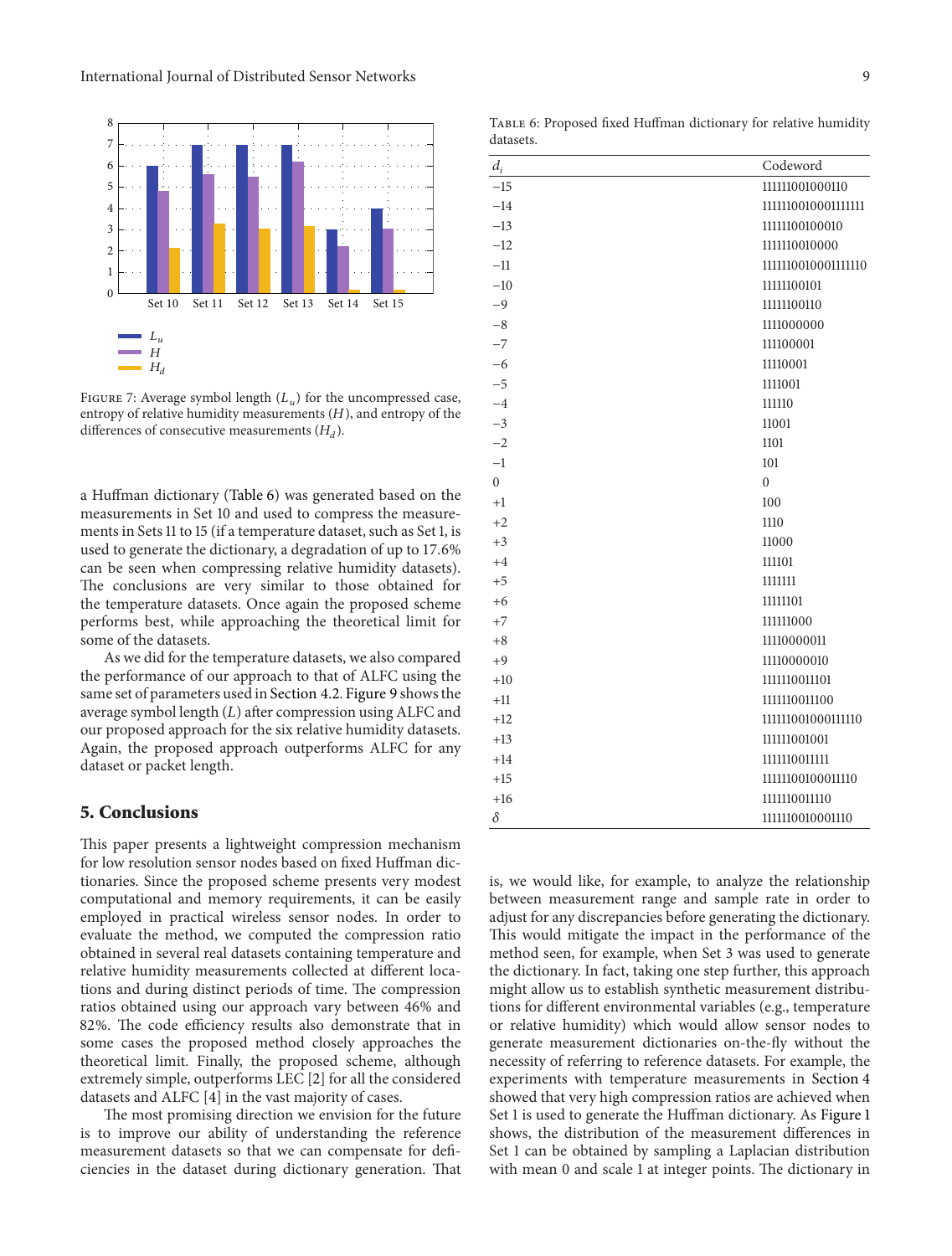

FIGURE 8: Average symbol length after compression (L), compression ratio (C<sub>r</sub>), and code efficiency ( $\eta$ ) for different relative humidity datasets.



FIGURE 9: Average symbol length (L) (bits/sample) after compression using ALFC [4] and the proposed method for different packet sizes for relative humidity datasets.

Table 2 can then be generated by constructing a Huffman tree based on the probabilities of the points [−8, . . . , +10]. This entire procedure could be carried out by a wireless sensor node based exclusively on the knowledge of the median and variance of the distribution and on the range of points that must be sampled without any additional information about the original dataset.

#### **Conflict of Interests**

The authors declare that there is no conflict of interests regarding the publication of this paper.

#### **Acknowledgments**

This work was partially supported by CNPq, CAPES, and FAPEAM (Brazil). Part of this work was presented (in Portuguese) in the 31st Brazilian Telecommunications Symposium.

#### **References**

[1] T. Srisooksai, K. Keamarungsi, P. Lamsrichan, and K. Araki, "Practical data compression in wireless sensor networks: a survey," *Journal of Network and Computer Applications*, vol. 35, no. 1, pp. 37–59, 2012.